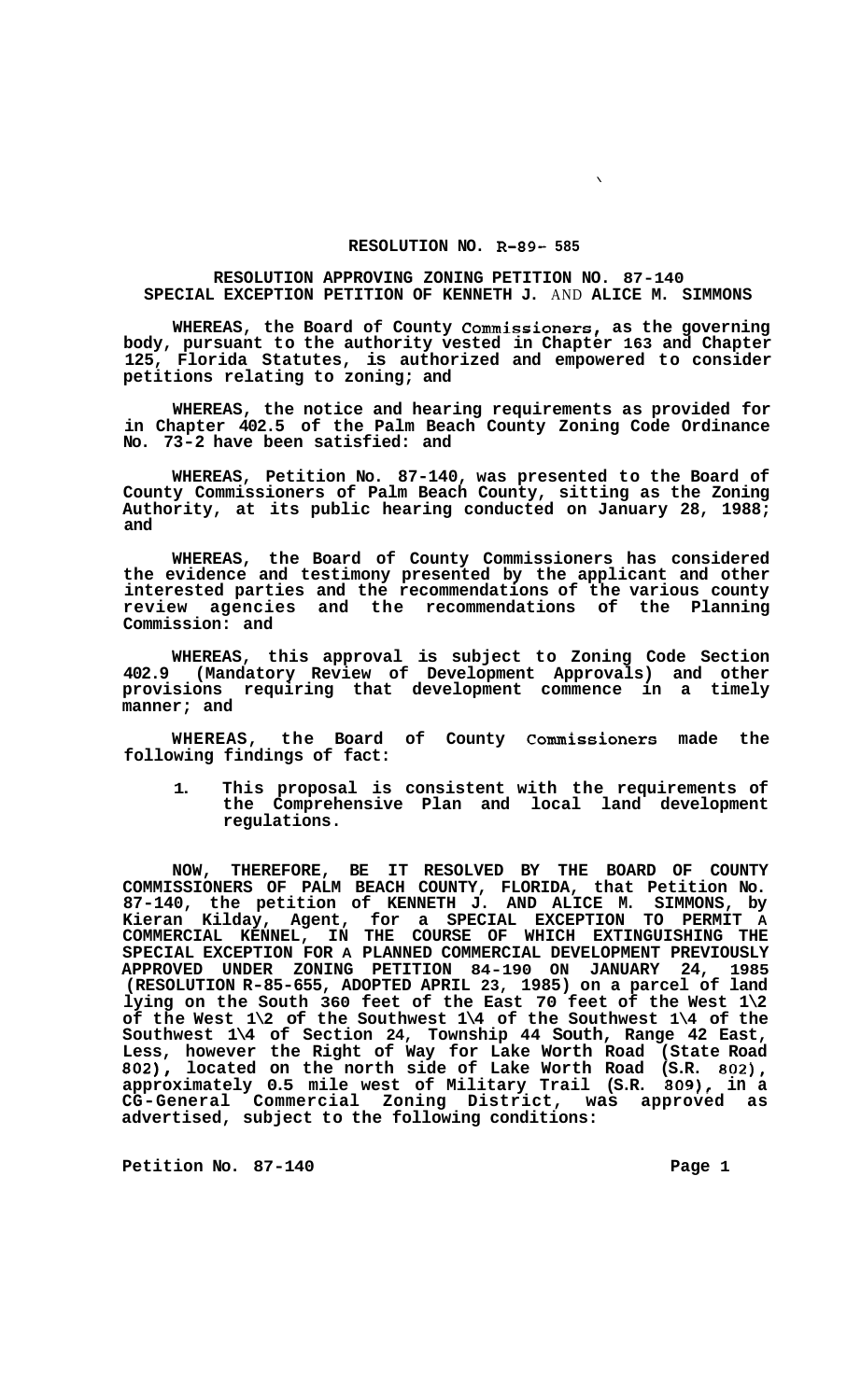**1. Prior to site plan certification, the site plan shall be amended to indicate the following:** 

**a. landscaping as required by Condition No. 5 below.** 

- **2. Use of the site shall be limited to veterinary care with customary grooming and boarding of animals under the care of the veterinarian(s)** . **All grooming and boarding activity shall take place entirely within an enclosed building.**
- **3. Security lighting shall be low intensity, shielded, and directed away from adjacent properties and streets, shining only on the subject site.**
- **4. No off premises signs shall be permitted on site.**
- **5. Petitioner shall provide additional landscaping along the north, east and west property lines abutting residentially zoned property in the form of 10-12 foot canopy trees planted 20 feet on center, excluding the portion of the east property line where the building abuts said property line. These trees shall be dispersed throughout the remaining perimeter landscape strips.**
- **6. Generation and disposal of hazardous effluents into sanitary sewerage system shall be prohibited unless adequate pretreatment facilities approved by the Florida Department of Environmental Regulation (FDER) and Agency responsible for sewage works are constructed and used by project tenants or owners generating such effluents.**
- **7. Since sewer service is available to the property, septic tank shall not be approved for use on the property.**
- **8. Because water service is available to the property, a well shall not be approved** for **potable water use.**
- **9. Within ninety days of approval, the petitioner shall install sufficient soundproofing to the exterior walls of the existing facility so that no animals can be heard at the property's boundary. The sufficiency of this soundproofing shall be determined by the Palm Beach County Building Division.**

Petition No. 87-140 **Page 2 Page 2** 

 $\mathbf{r} = \mathbf{r}$